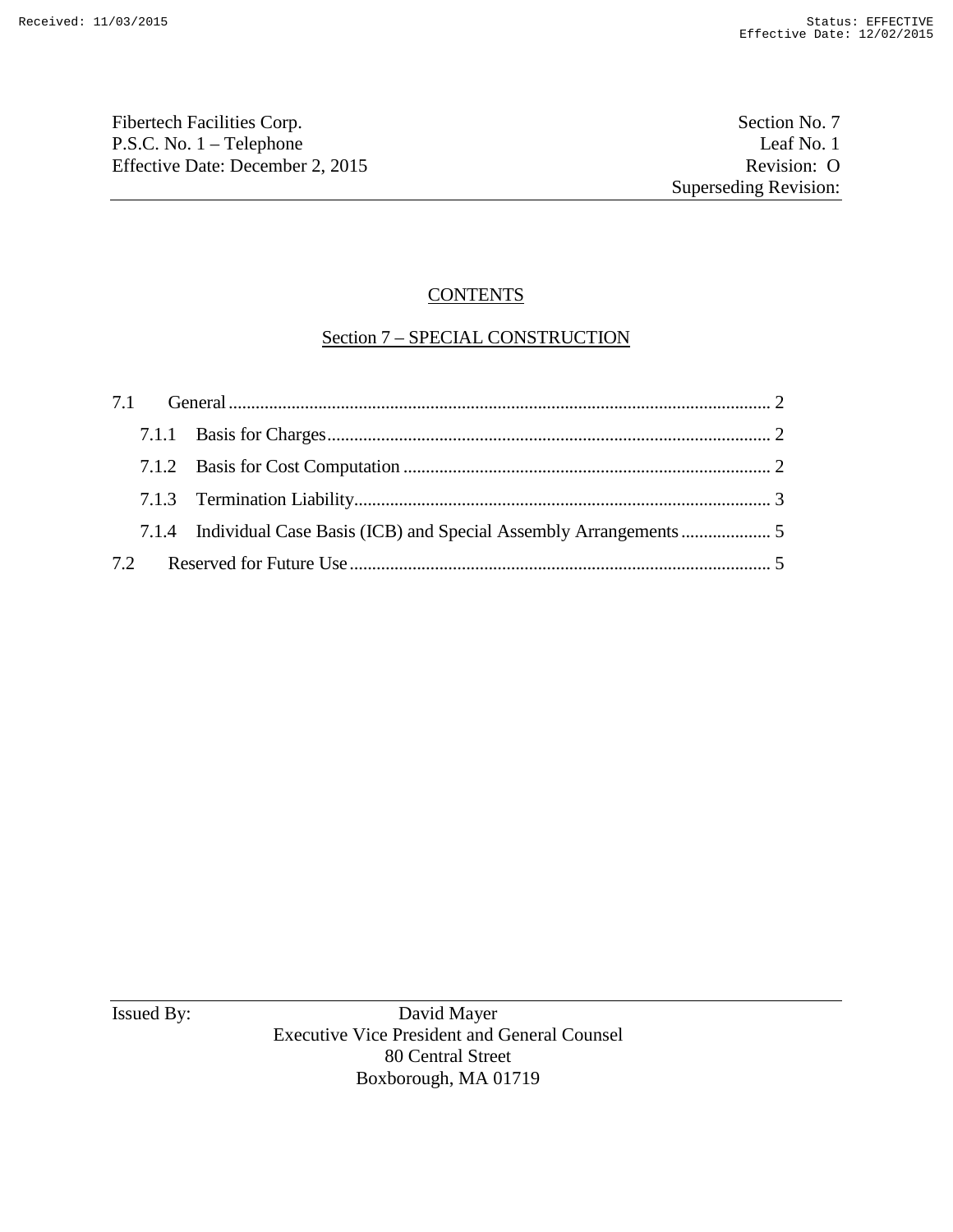Fibertech Facilities Corp. Section No. 7 P.S.C. No. 1 – Telephone Leaf No. 2 Effective Date: December 2, 2015 Revision: O

Superseding Revision:

## Section 7 – SPECIAL CONSTRUCTION

### **7.1 GENERAL**

7.1.1 Basis for Charges

Where the Company furnishes a facility or service for which a rate or charge is not specified in the Company's tariffs, charges will be based on the costs incurred by the Company and may include: (1) nonrecurring type charges; (2) recurring type charges; (3) termination liabilities; or (4) combinations thereof.

- 7.1.2 Basis for Cost Computation
	- 7.1.2.A The costs may include one or more of the following items to the extent they are applicable:
		- 7.1.2.A.1 cost installed of the facilities to be provided including estimated costs for the rearrangements of existing facilities. Cost installed includes the cost of:
			- 1. equipment and materials provided or used,
			- 2. engineering, labor and supervision,
			- 3. transportation, and
			- 4. rights of way;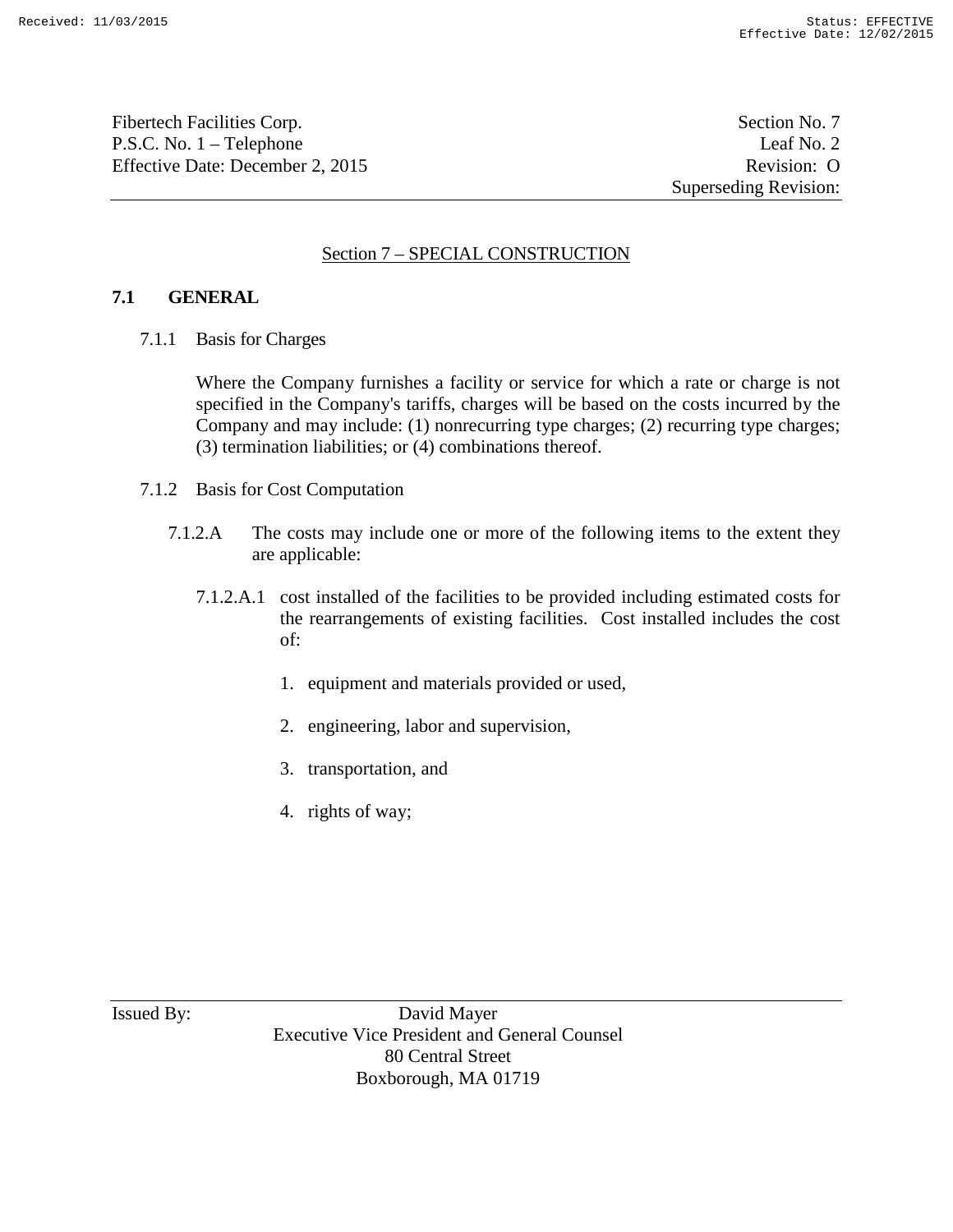Fibertech Facilities Corp. Section No. 7 P.S.C. No. 1 – Telephone Leaf No. 3 Effective Date: December 2, 2015 Revision: O

Superseding Revision:

#### Section 7 – SPECIAL CONSTRUCTION

#### **7.1 GENERAL (Cont'd)**

- 7.1.2 Basis for Cost Computation (Cont'd)
	- 7.1.2.A.2 cost of maintenance;
	- 7.1.2.A.3 depreciation on the estimated cost installed of any facilities provided, based on the anticipated useful service life of the facilities with an appropriate allowance for the estimated net salvage; administration, taxes and uncollectible revenue on the basis of reasonable average costs for these items; license preparation, processing and related fees;
	- 7.1.2.A.4 tariff preparation, processing and related fees;
	- 7.1.2.A.5 any other identifiable costs related to the facilities provided; or
	- 7.1.2.A.6 an amount for return and contingencies.
- 7.1.3 Termination Liability
	- 7.1.3.A To the extent that there is no other requirement for use by the Company, a termination liability may apply for facilities specially constructed at the request of the customer.
	- 7.1.3.B The termination liability period is the estimated service life of the facilities provided.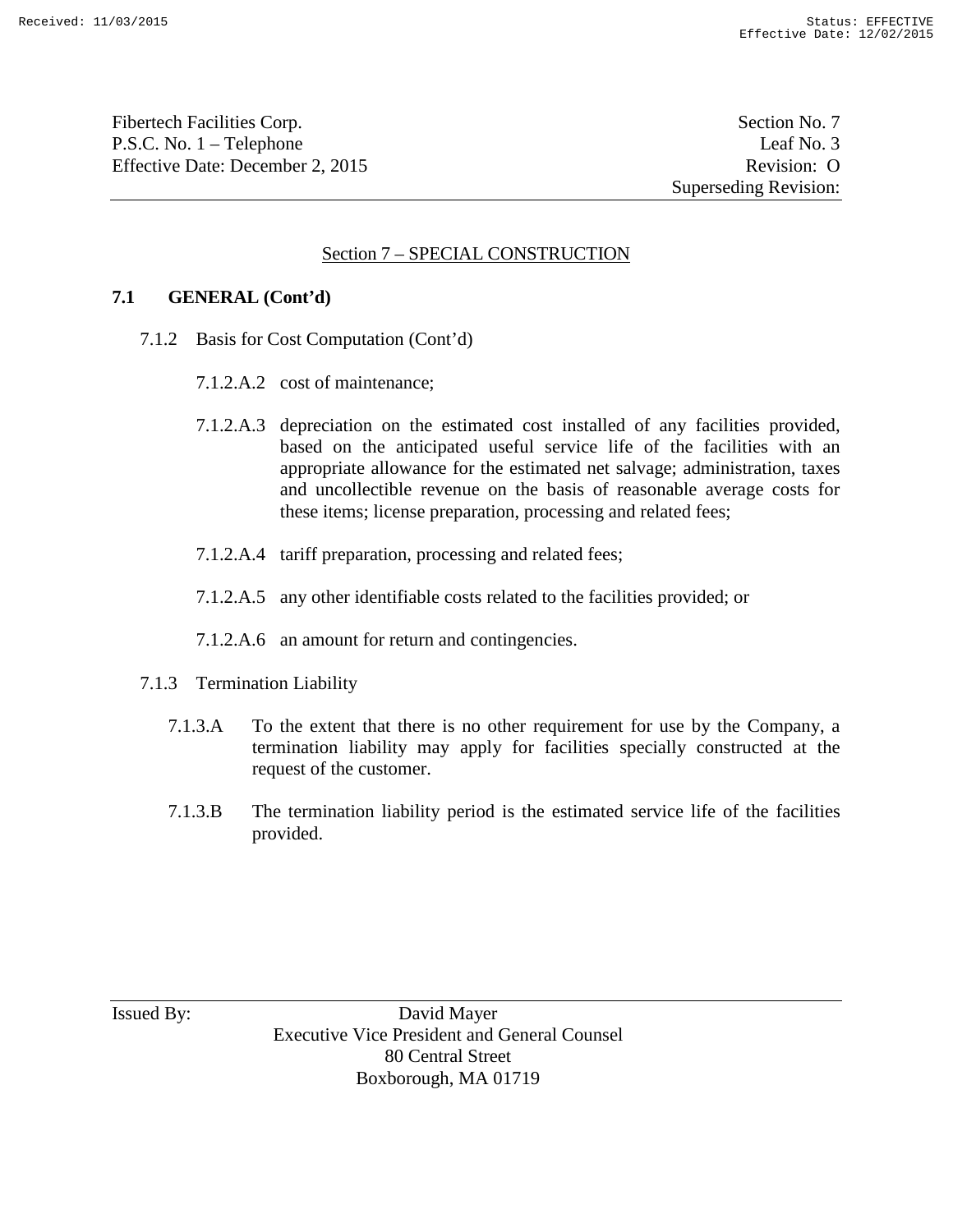Fibertech Facilities Corp. Section No. 7 P.S.C. No. 1 – Telephone Leaf No. 4 Effective Date: December 2, 2015 Revision: O

Superseding Revision:

#### Section 7 – SPECIAL CONSTRUCTION

#### **7.1 GENERAL (Cont'd)**

- 7.1.3 Termination Liability (Cont'd)
	- 7.1.3.C The amount of the maximum termination liability is equal to the estimated amounts for:
		- 7.1.3.C.1 Cost installed of the facilities provided including estimated costs for rearrangements of existing facilities and/or construction of new facilities as appropriate, less net salvage. Cost installed includes the cost of:
			- 7.1.3.C.1.(a) equipment and materials provided or used,
			- 7.1.3.C.1.(b) engineering, labor and supervision,
			- 7.1.3.C.1.(c) transportation, and
			- 7.1.3.C.1.(d) rights of way;
		- 7.1.3.C.2 license preparation, processing, and related fees;
		- 7.1.3.C.3 tariff preparation, processing, and related fees;
		- 7.1.3.C.4 cost of removal and restoration, where appropriate; and
		- 7.1.3.C.5 any other identifiable costs related to the specially constructed or rearranged facilities.